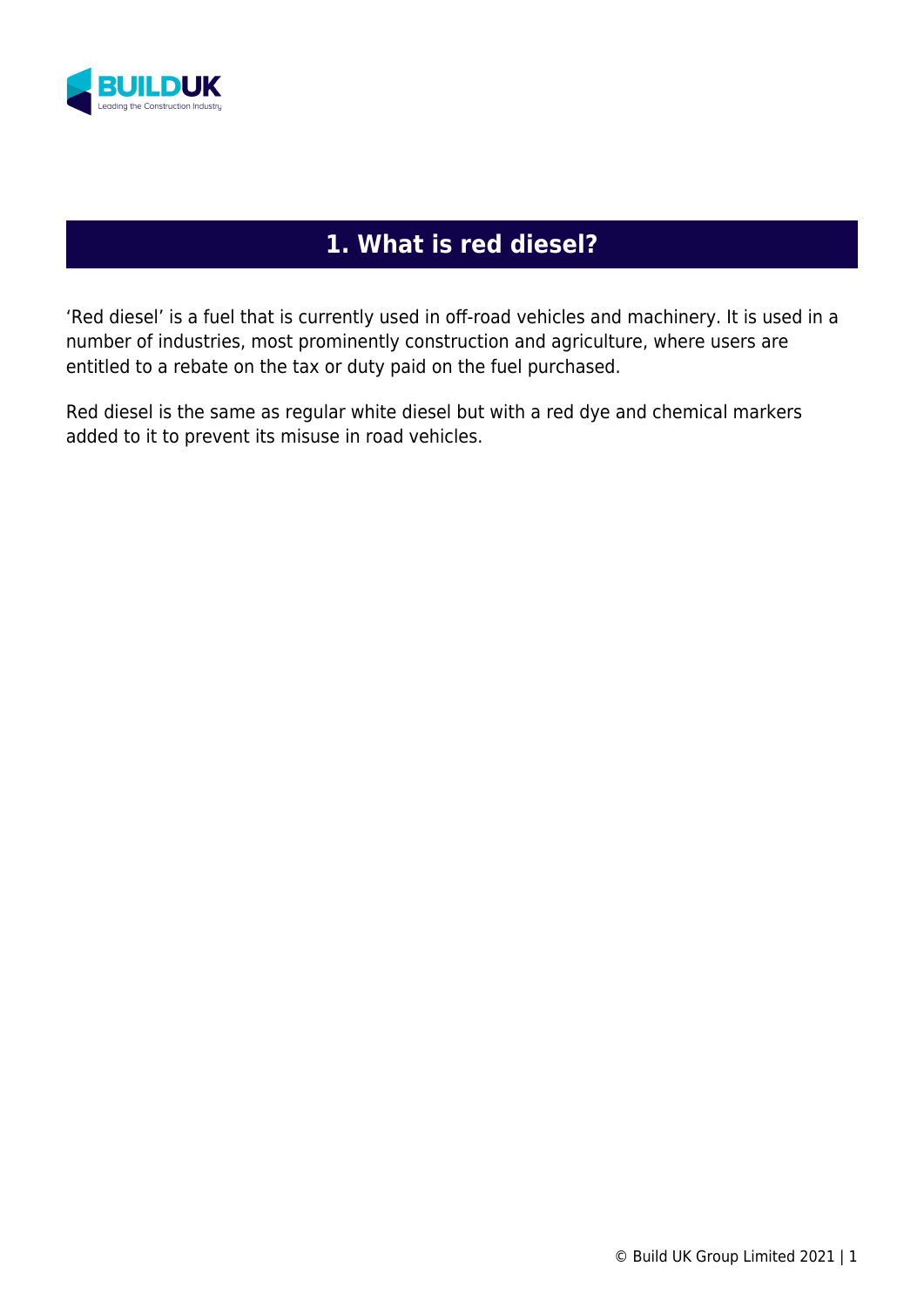

# **2. What is changing in April 2022?**

The Government announced in the Budget 2020 that the entitlement to use rebated red diesel would be removed from most sectors, including construction, from **1 April 2022**. This means it will be illegal to put red diesel into the tank of a vehicle or machine that is not entitled to use it after this date.

HMRC has published *guidance* on the changes to use of red diesel from 1 April 2021.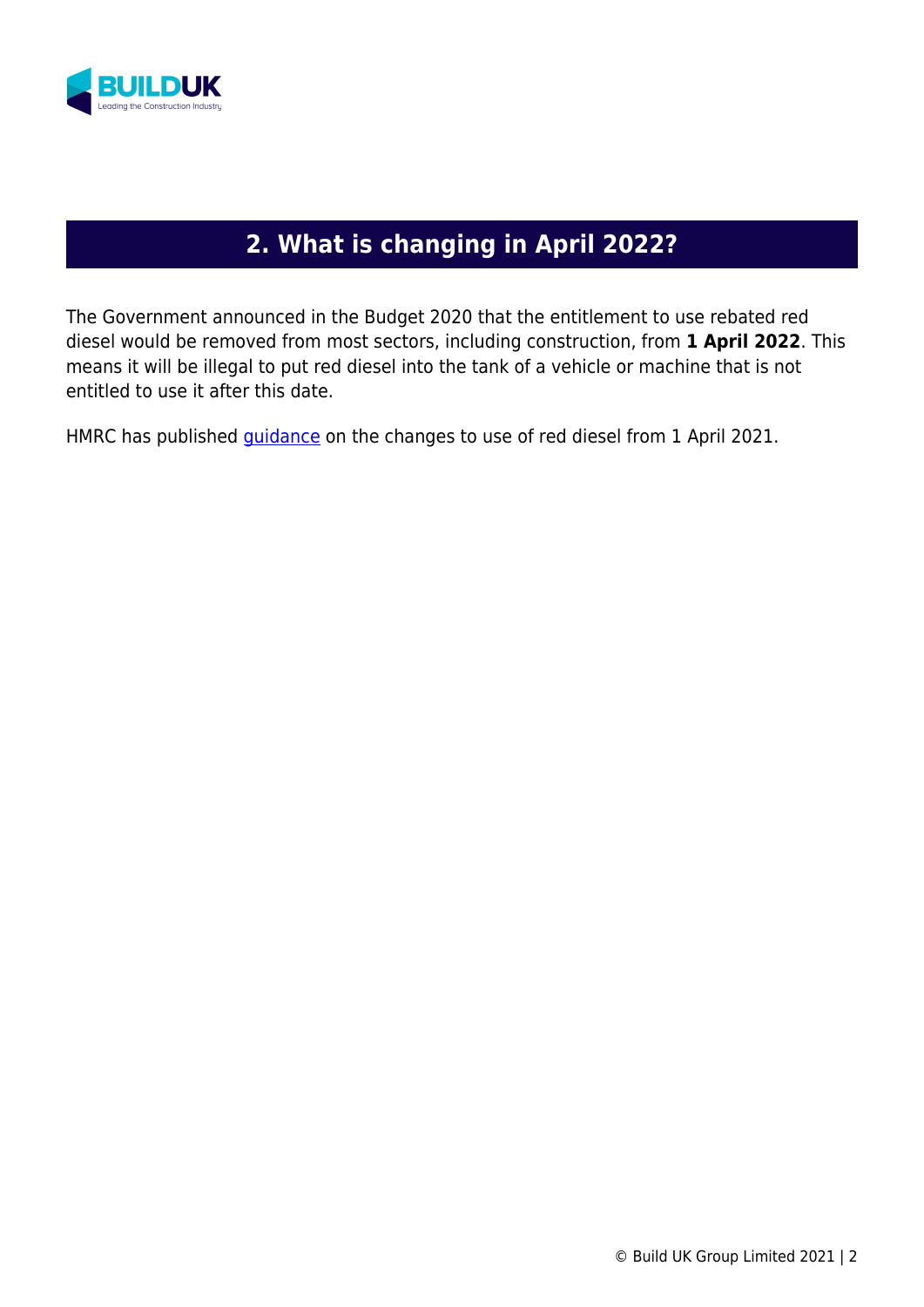

#### **3. When might traces of red diesel be found in plant and equipment used for construction work?**

For a short period of time after the rules change on 1 April 2022, businesses may find that traces of red diesel are still present in the fuel tanks of vehicles or machines on site as the fuel is used up before being replaced with white diesel. How long this will take will depend on the type of vehicle or machine, the size of its fuel tank, its rate of fuel consumption and how frequently it is used.

Businesses that currently use red diesel but will no longer be entitled to after 1 April should plan to run down the fuel in their vehicles and machines and use up existing stocks being held in storage by this date. Companies which have a large volume of rebated diesel already in reserve and are concerned that they will not be able to use or dispose of it before 1 April 2022, should contact oils.policymail@hmrc.gov.uk by **14 January 2022** for advice.

Businesses will **not** be expected to flush out all traces of red diesel from storage tanks but should plan to empty and refill them with white diesel before putting fuel into their vehicles or machines after the rules change.

There is also a possibility that traces of red diesel may be found where plant and equipment is used for both entitled and non-entitled purposes (such as agriculture and construction work).

HMRC is clear that tanks must either be flushed to remove all traces of red diesel when switching from entitled to non-entitled use or fuelled with white diesel for all uses. Hire companies should always complete a post-hire inspection when plant and equipment is returned to them which should note what fuel was in the vehicle.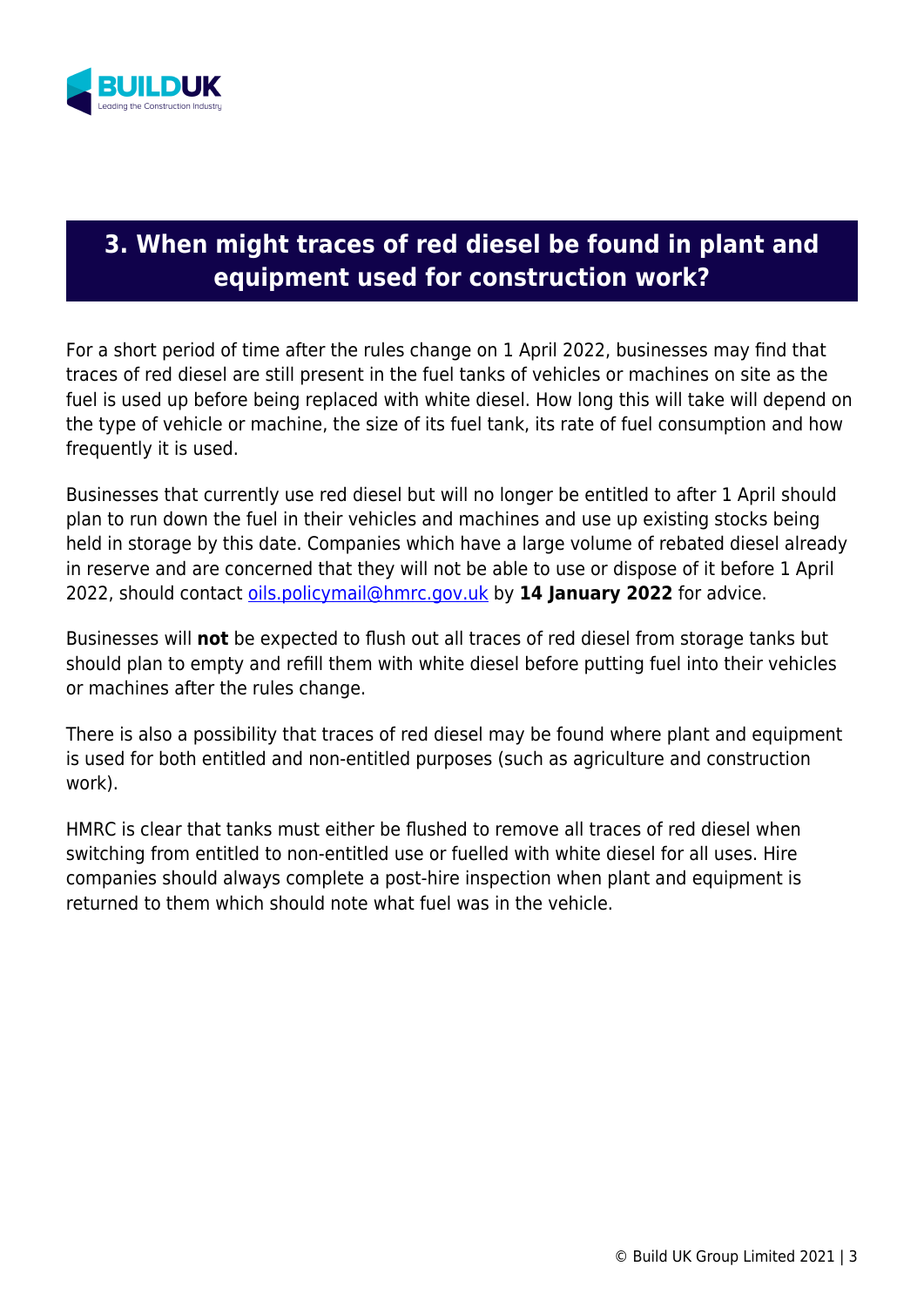

#### **4. What should a business do if it finds any red diesel in plant and equipment to be used for construction work after 1 April 2022?**

Businesses should always check what fuel is in the tank and/or engine before starting operation. If red diesel is found, businesses should not use the plant or equipment until they have flushed the tank and refilled with the correct fuel and evidence should be kept to prove that this was done (see question 7 below).

If the plant or equipment was hired, businesses should contact the hire company and inform them that the vehicle or machine contained the wrong fuel for the intended use when hired.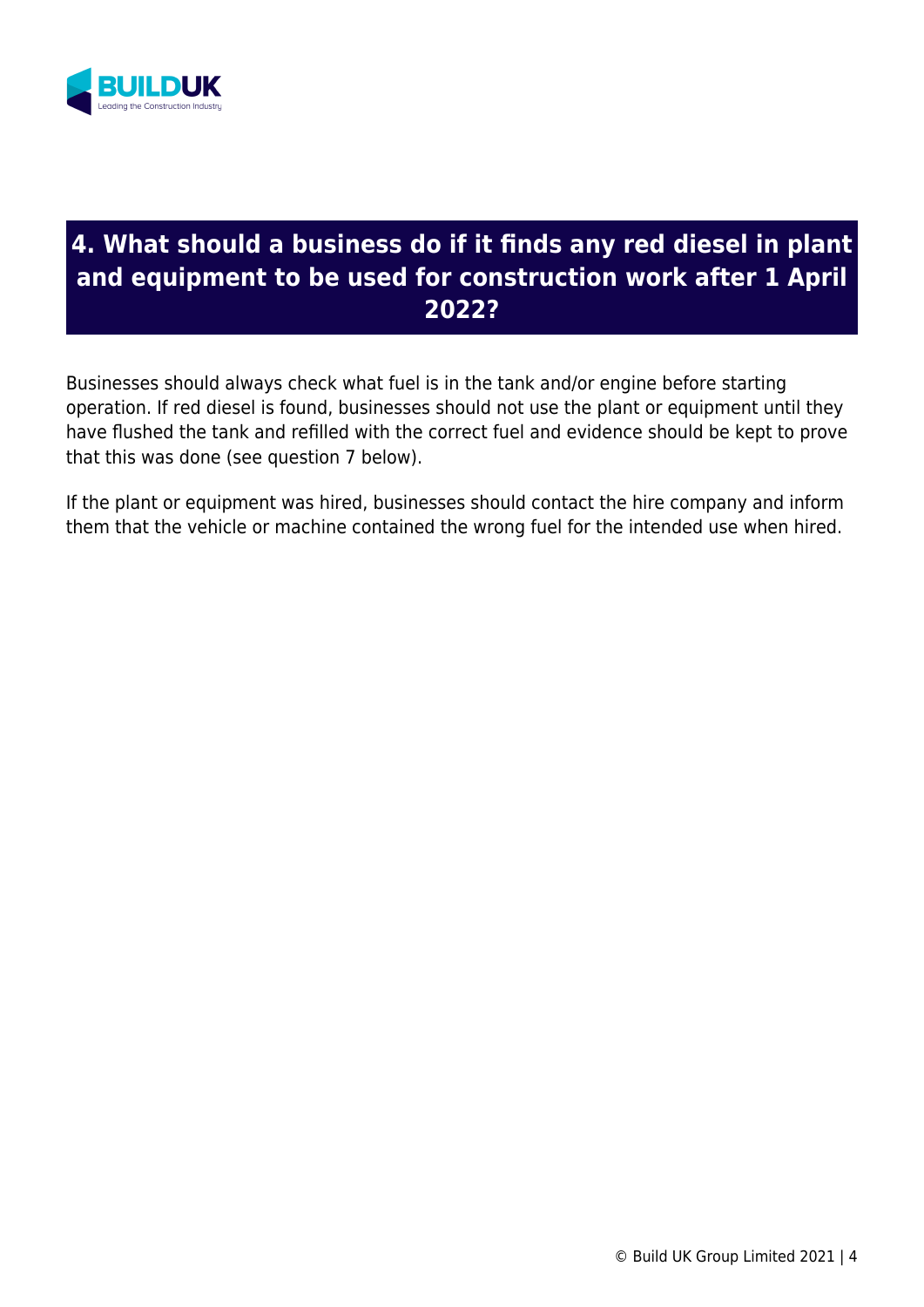

## **5. Who is responsible for ensuring that red diesel is no longer used in plant and equipment for construction work?**

**Plant owners** should read the HMRC quidance to confirm whether their plant and equipment is to be used for an entitled purpose or not. When being used for construction work from 1 April 2022, it will be illegal to use red diesel.

**Hire companies** should make their customers aware that the fuel they are permitted to use depends on the use of the vehicle or machine. Hire companies should always ask what the vehicle or machine will be used for and, if it is unclear whether it is for an entitled purpose, then it should be fuelled with white diesel.

**Contractors** should ensure that the plant and equipment they use on site is always filled with the correct fuel – if diesel, then it must be white diesel.

**Suppliers** who are Registered Dealers in Controlled Oil (RDCOs) should make their customers aware of the rule changes and prevent them from purchasing more red diesel than can be used before then.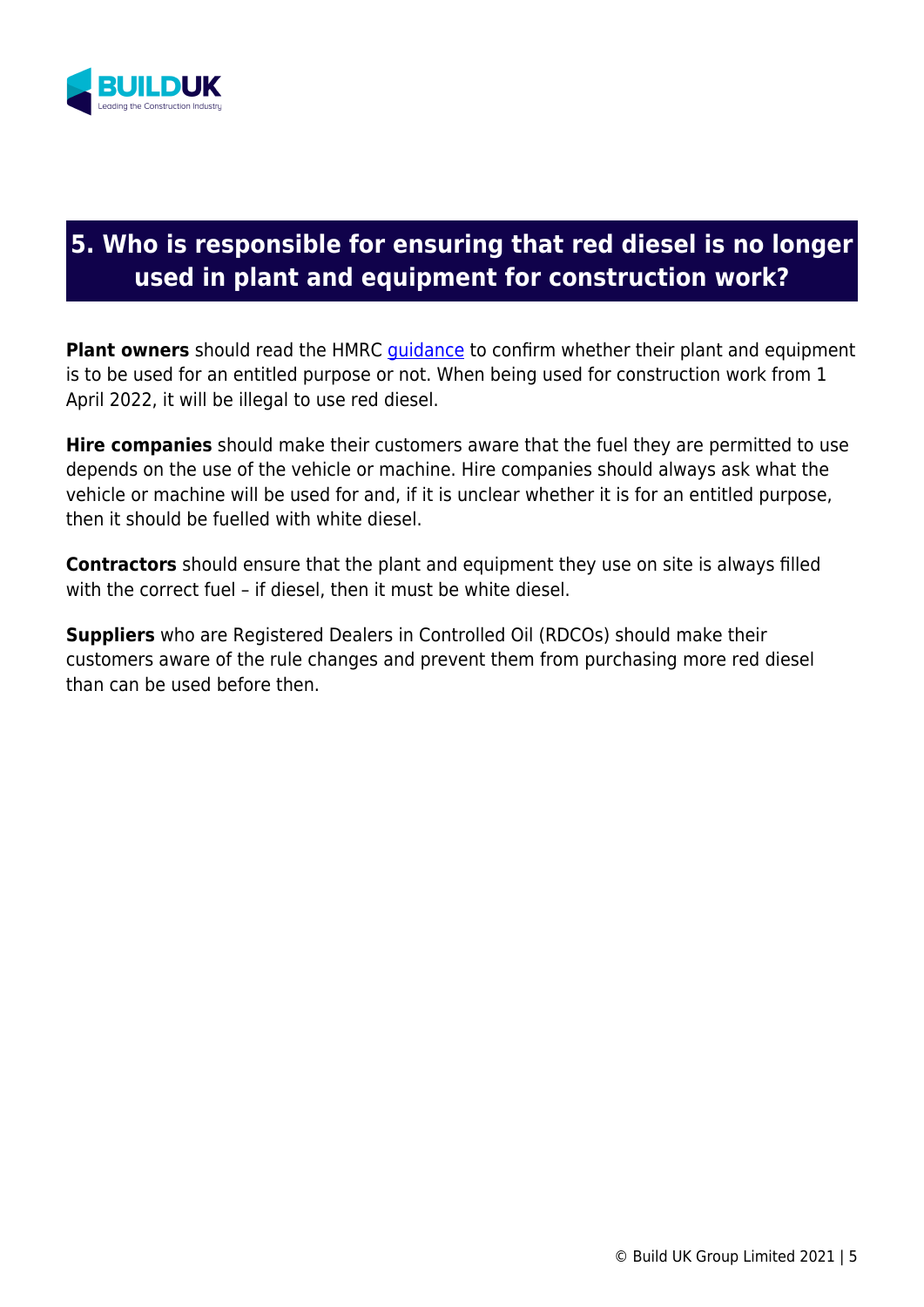

## **6. What action will HMRC take if they find red diesel in plant and equipment being used for construction work?**

HMRC officers may carry out checks on any plant and equipment using diesel to confirm the correct fuel is being used.

If they find traces of red diesel in the fuel supply of a vehicle or machine that is not entitled to use it, they may ask the business to provide evidence to demonstrate that any rebated fuel in the vehicle or machine was put in before the rules changed and is still being used up.

In this situation, HMRC has confirmed it will take a pragmatic approach to enforcement and consider the steps taken to switch to using fully duty-paid diesel.

Where rebated fuel is used in a vehicle or machine that is not entitled to use it, HMRC can seize the vehicle or machine and issue a fine of £250. HMRC may also apply a penalty up to 100% of the duty that has been evaded depending on the offence.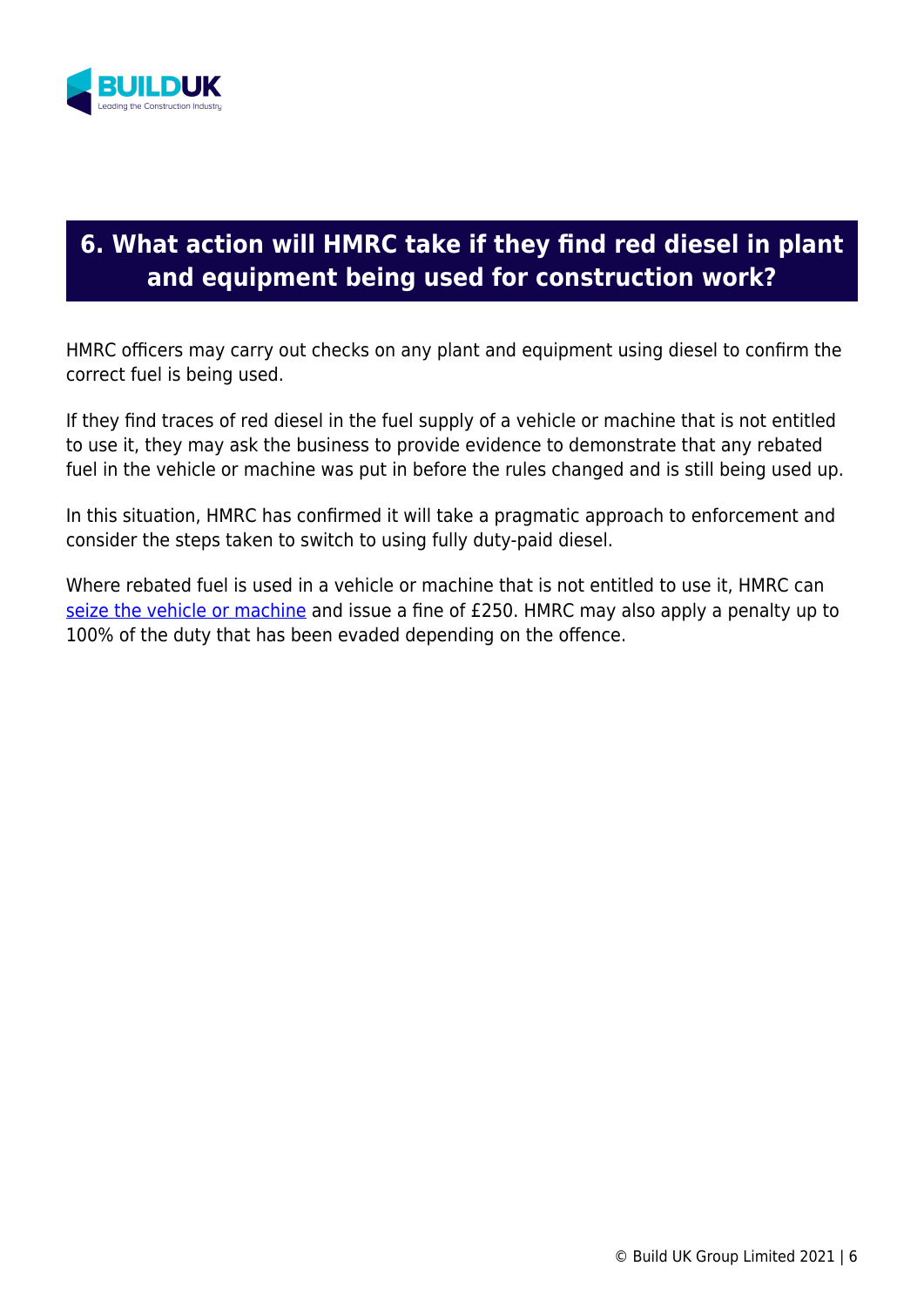

# **7. What evidence do businesses need to provide to show that plant and equipment was filled correctly with white diesel?**

Businesses should ensure they have the following documents in the event that HMRC has to assess whether plant or equipment was filled with the correct fuel:

- Receipts or invoices for the purchase of fuel
- Contracts for the hire of plant or equipment
- Run plans
- Time sheets of drivers/operators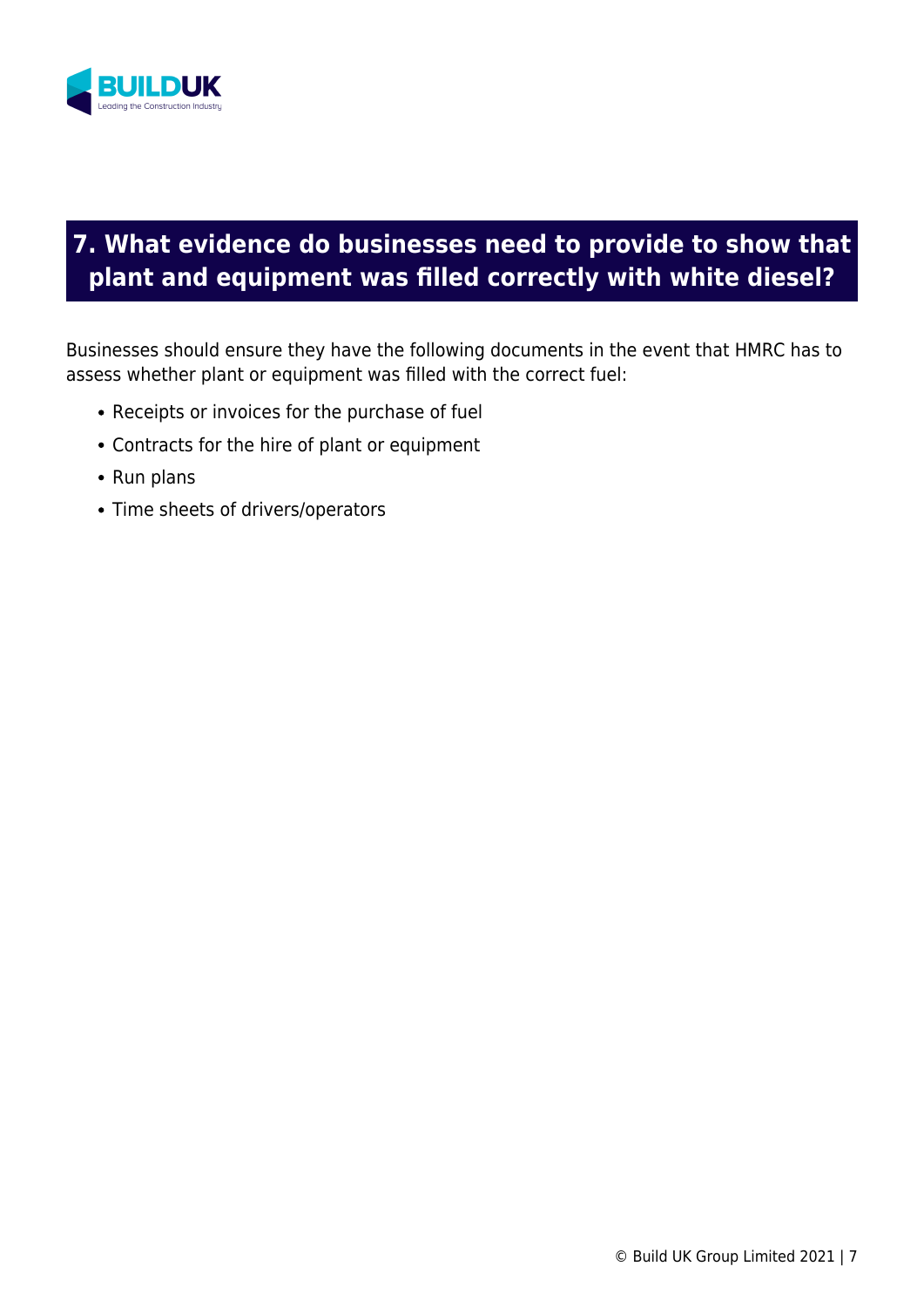

## **8. What happens if plant and equipment is running continuously (e.g. power generation) where the tanks cannot be flushed out or a minimum level of fuel must be maintained for safety reasons?**

Businesses will need to show that they have been refilling with the correct fuel since the rules changed, e.g. by showing receipts for the purchase of white diesel.

Businesses may use up rebated fuel held in storage tanks for the purposes of emergency back-up power generation (where a generator is used to provide continuity of power in the event of power failure) after the rules change.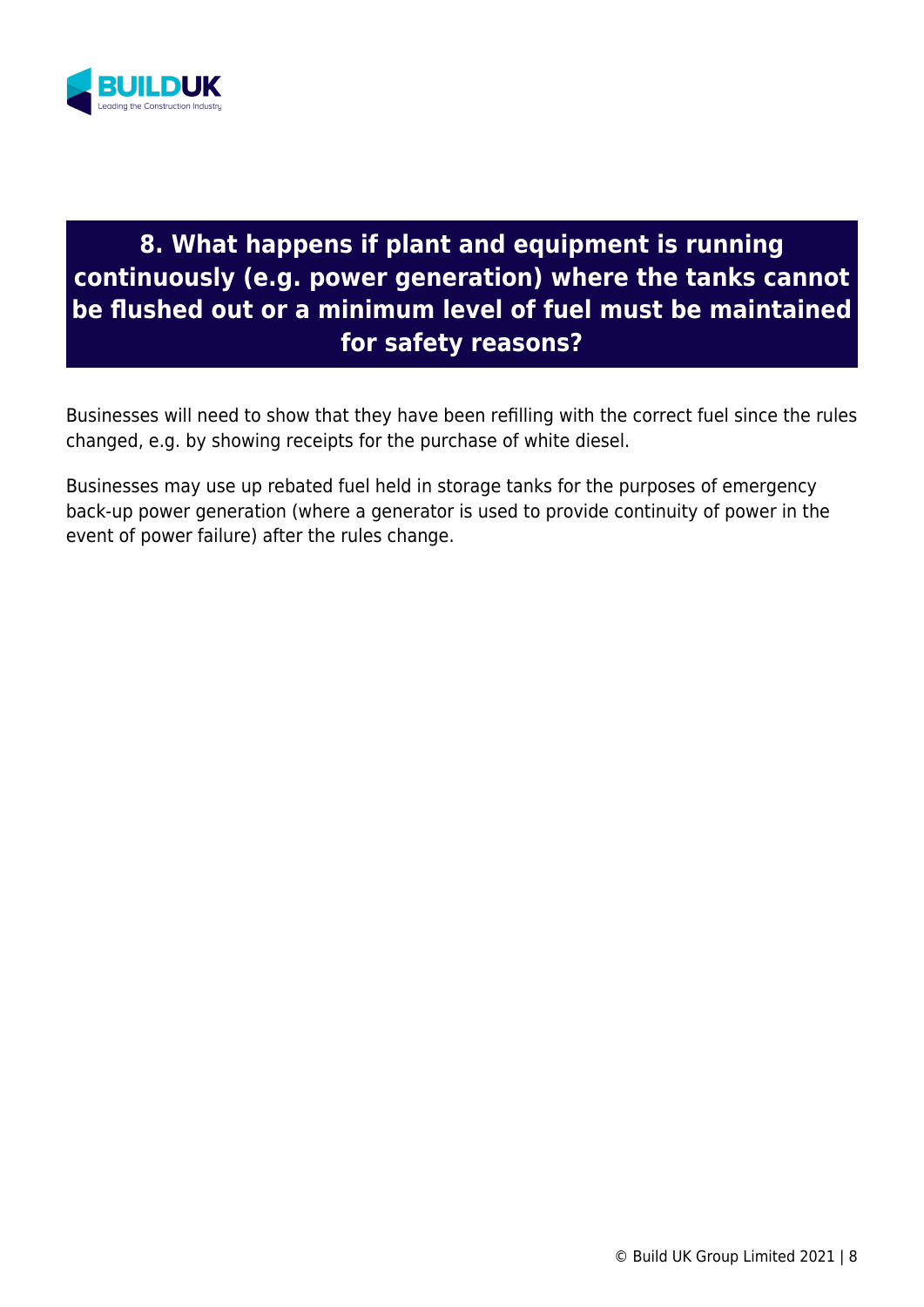

# **9. May a dye or chemical marker be added to fuel?**

Companies are permitted to add dye or chemical markers to fuel as long as the dye or chemical markers do not:

- contain any of the prescribed Government markers listed in Regulation 3 of the Hydrocarbon Oil (Marking) Regulations 2002
- test positive for any of the prescribed markers
- affect or impede HMRC's ability to test for the prescribed fuel markers.

Red diesel contains a chemical marker which HMRC will look for when testing diesel. Companies planning to add dye to their fuel, for example to act as a deterrent against theft, should give careful consideration to the colour they intend to use as HMRC officers are likely to test any visibly coloured fuel to determine its contents.